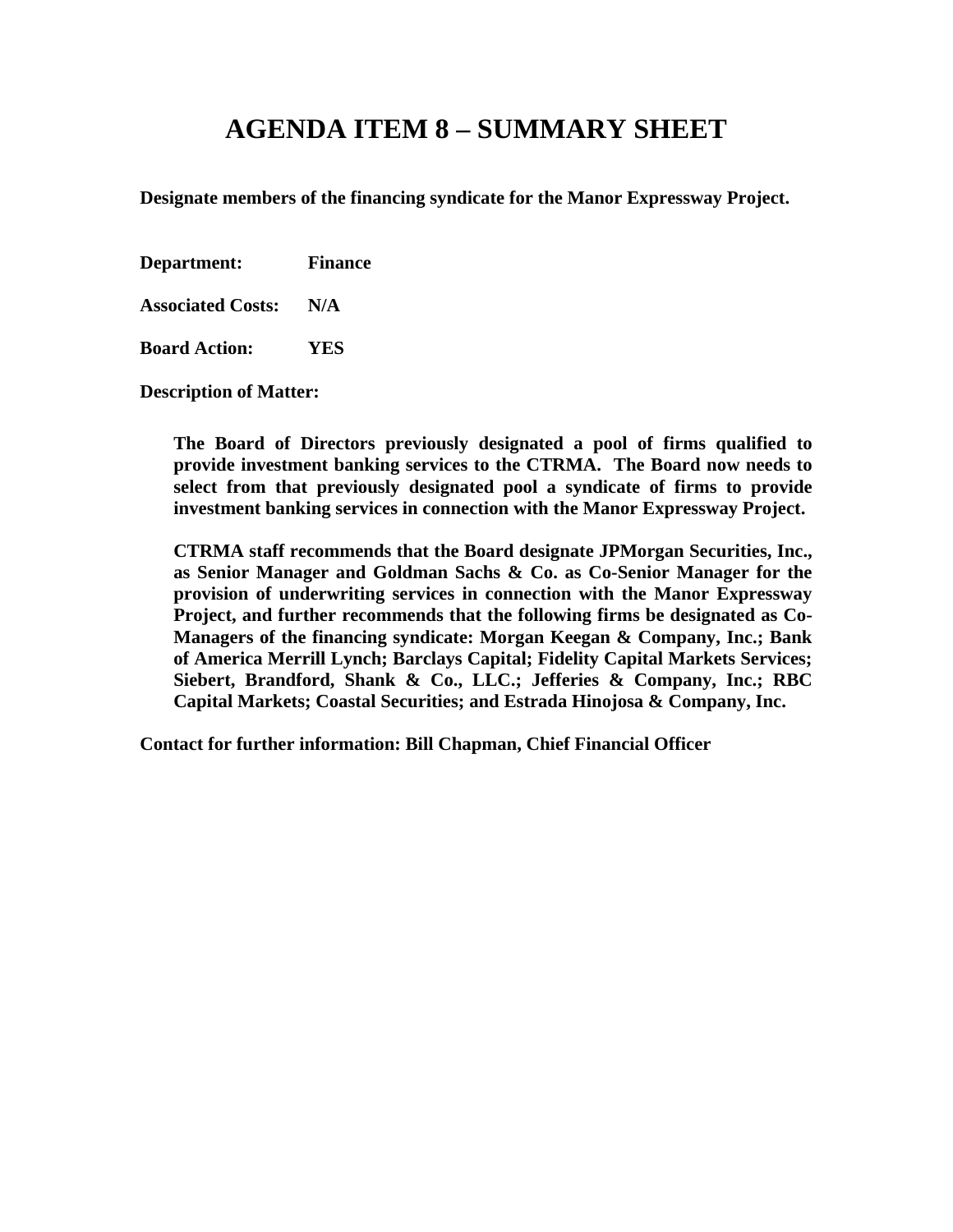## **GENERAL MEETING OF THE BOARD OF DIRECTORS OF THE CENTRAL TEXAS REGIONAL MOBILITY AUTHORITY**

## **RESOLUTION NO. 11-\_\_\_**

## **Designating Members of the Financing Syndicate for The Manor Expressway Project.**

WHEREAS, in Resolution No. 03-45, dated September 24, 2003, the Board of Directors designated a pool of firms qualified to provide investment banking services to the Central Texas Regional Mobility Authority (the "Authority"); and

WHEREAS, in Resolution No. 09-79, dated November 18, 2009, the Board of Directors authorized and approved changes to the pool of firms qualified to provide investment banking services to the Authority pursuant to Resolution No. 03-45; and

WHEREAS, the Executive Director and the Authority's financial advisors have recommended firms from the pool of firms qualified to provide services to the Authority to serve as the financing syndicate for the Manor Expressway Project, subject to the approval by the Board as required by Resolution No. 3-45.

NOW THEREFORE, BE IT RESOLVED, that the Board of Directors designates JPMorgan Securities, Inc., as Senior Manager of the Manor Expressway financing syndicate; and

BE IT FURTHER RESOLVED, that the Board of Directors designates Goldman Sachs & Co. as Co-Senior Manager of the Manor Expressway financing syndicate; and

BE IT FURTHER RESOLVED, that the Board of Directors designates the following firms as co-Co-Managers of the Manor Expressway financing syndicate: Morgan Keegan & Company, Inc.; Bank of America Merrill Lynch; Barclays Capital; Fidelity Capital Markets Services; Siebert, Brandford, Shank & Co., LLC.; Jefferies & Company, Inc.; RBC Capital Markets; Coastal Securities; and Estrada Hinojosa & Company, Inc.

Adopted by the Board of Directors of the Central Texas Regional Mobility Authority on the 23rd day of February, 2011.

\_\_\_\_\_\_\_\_\_\_\_\_\_\_\_\_\_\_\_\_\_\_\_\_\_\_\_\_ \_\_\_\_\_\_\_\_\_\_\_\_\_\_\_\_\_\_\_\_\_\_\_\_\_\_\_\_

Submitted and reviewed by: Approved:

Andrew Martin **Ray A. Wilkerson** General Counsel for the Central Chairman, Board of Directors Texas Regional Mobility Authority **Resolution Number: 11-**

Date Passed: 2/23/11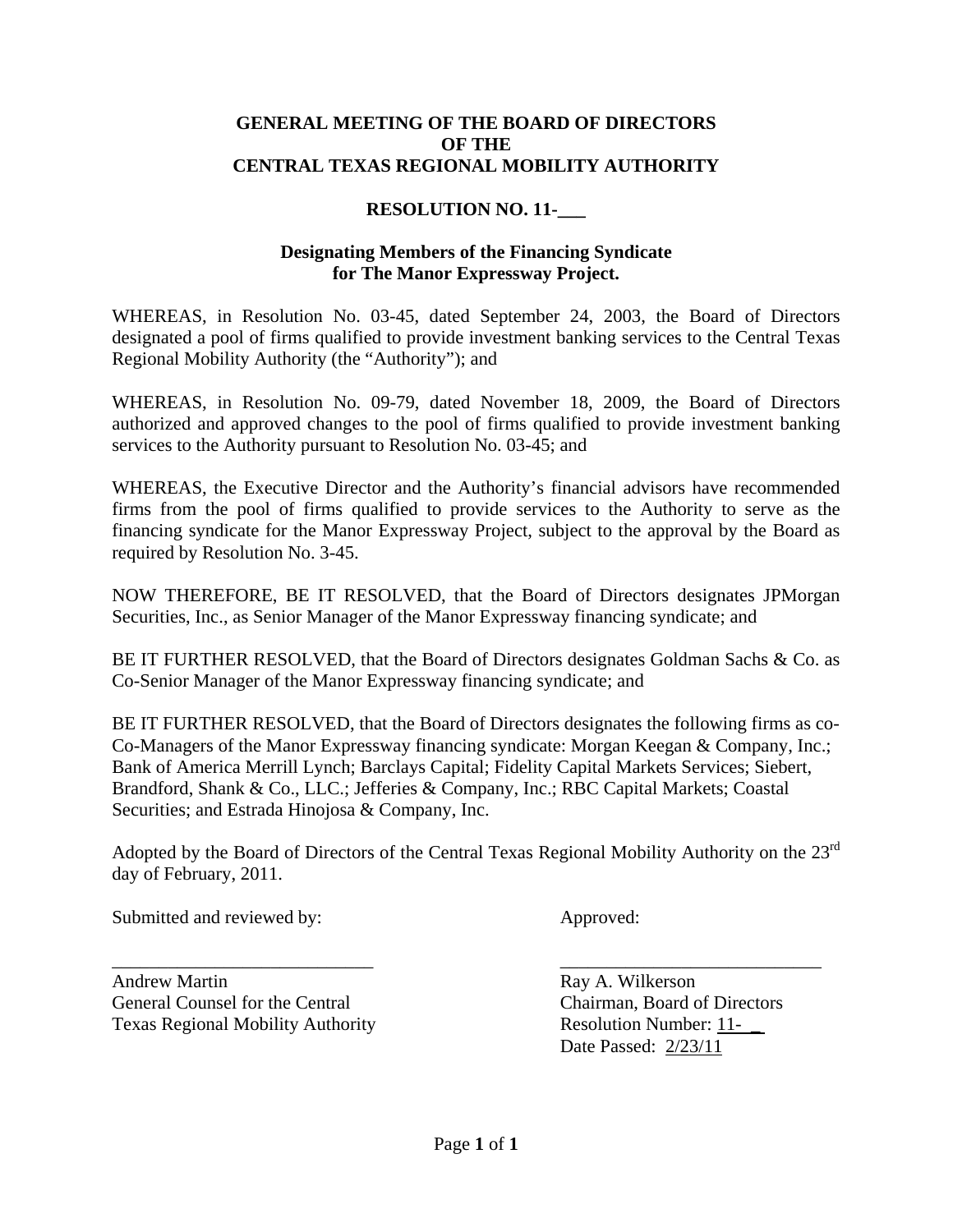### **GENERAL MEETING OF THE BOARD OF DIRECTORS OF THE** CENTRAL TEXAS REGIONAL MOBILITY AUTHORITY

#### **RESOLUTION NO. 03-45**

WHEREAS, the Central Texas Regional Mobility Authority ("CTRMA") is empowered to procure such services as it deems necessary to assist with its operations and to study, develop, and finance potential transportation projects; and

WHEREAS, investment banking services are essential to the operations of the CTRMA and the financing of authority projects; and

WHEREAS, the Board of Directors directed its staff to issue a Request for Qualifications (RFQ) for firms interested in providing investment banking services to the CTRMA; and

WHEREAS, the staff caused an RFQ to be issued on July 18, 2003; and

WHEREAS, sixteen firms submitted responses to the RFQ; and

WHEREAS, the CTRMA's financial advisor and staff have reviewed the responses and have determined that all of the sixteen responding firms are qualified to be placed in a pool of firms available to provide investment banking services in connection with future CTRMA projects; and

WHEREAS, the CTRMA financial advisor has recommended to the Board of Directors that the following firms be considered as the pool of firms available to draw from for investment banking services for future CTRMA financings and for the provision of other planning and financial services: Bear Stearns & Co., Inc., Citigroup, Loop Capital Markets, L.L.C., JP Morgan Securities, Inc., Estrada Hinojosa & Co., Inc., Siebert, Brandford, Shank & Co., L.L.C., UBS Financial Services, Inc., Morgan Stanley, First Albany Corporation, Southwest Capital Markets, Inc., Lehman Brothers, Goldman Sachs, Southwest Securities, Banc One Capital Markets, Inc., Ramirez & Company, and RBC Dain Rauscher, Inc.; and

WHEREAS, the full Board of Directors concurs with the recommendation of the financial advisor and desires to designate each of the aforementioned firms to be part of the pool of investment banking firms qualified and available to provide investment banking services to the CTRMA.

NOW THEREFORE, BE IT RESOLVED, that the Board of Directors approves of the following firms as comprising a pool of firms available to provide investment banking services to the CTRMA when requested by the authority: Bear Stearns & Co., Inc., Citigroup, Loop Capital Markets, L.L.C., JP Morgan Securities, Inc., Estrada Hinojosa & Co., Inc., Siebert, Brandford, Shank & Co., L.L.C., UBS Financial Services, Inc., Morgan Stanley, First Albany Corporation, Southwest Capital Markets, Inc., Lehman Brothers, Goldman Sachs, Southwest Securities, Banc One Capital Markets, Inc., Ramirez & Company, and RBC Dain Rauscher, Inc.; and

BE IT FURTHER RESOLVED, that any designation of one or more firms from the pool to assist in planning of CTRMA projects and marketing of CTRMA bond issuances shall be subject to the approval of the Board of Directors.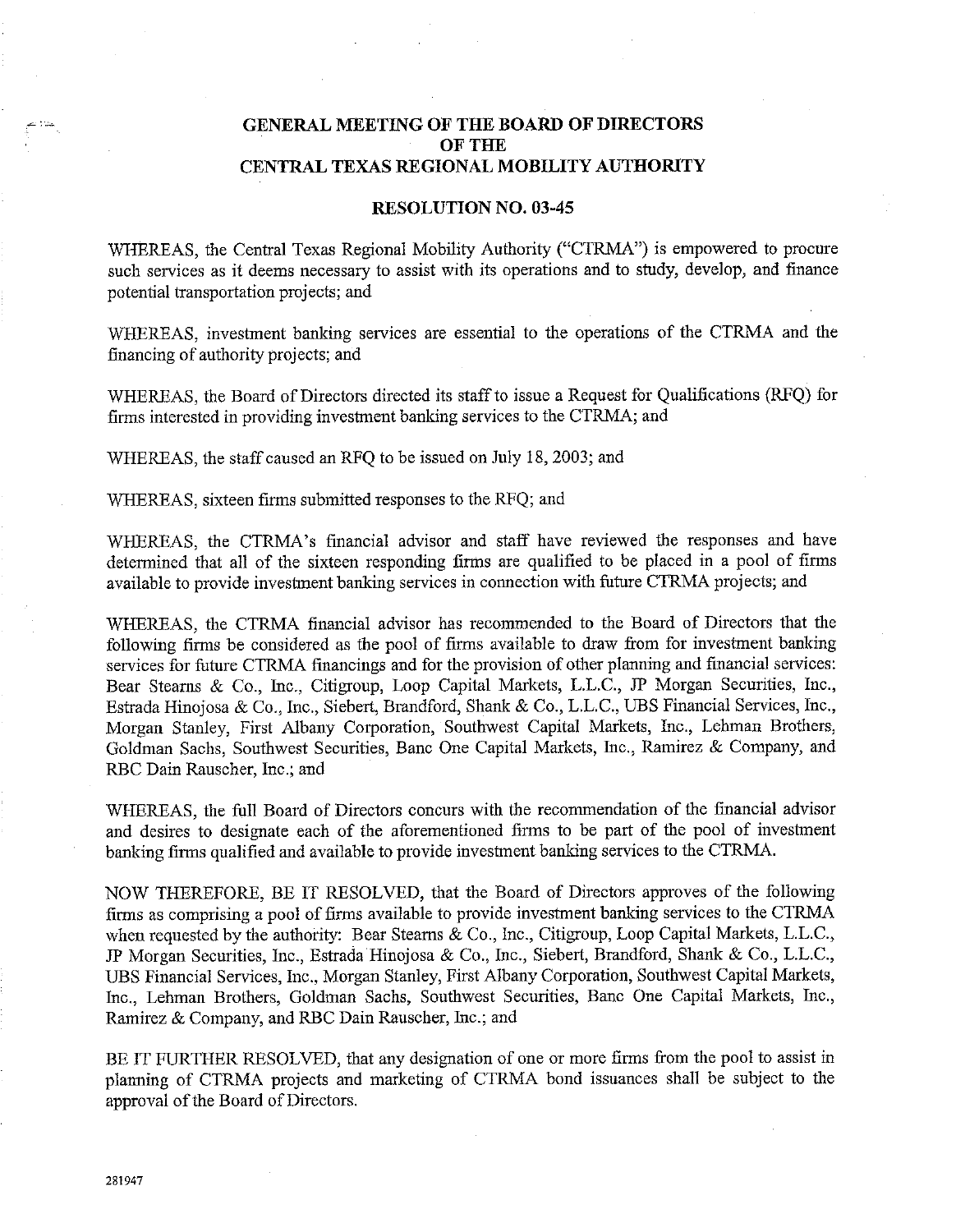Adopted by the Board of Directors of the Central Texas Regional Mobility Authority on the 24th day of September, 2003.

Submitted and reviewed by:

C. Brian Cassidy Legal Counsel for the Central Texas Regional Mobility Authority

Approved:

Bob Tesch

Chairman, Board of Directors Resolution Number 03-45 Date Passed 9/24/03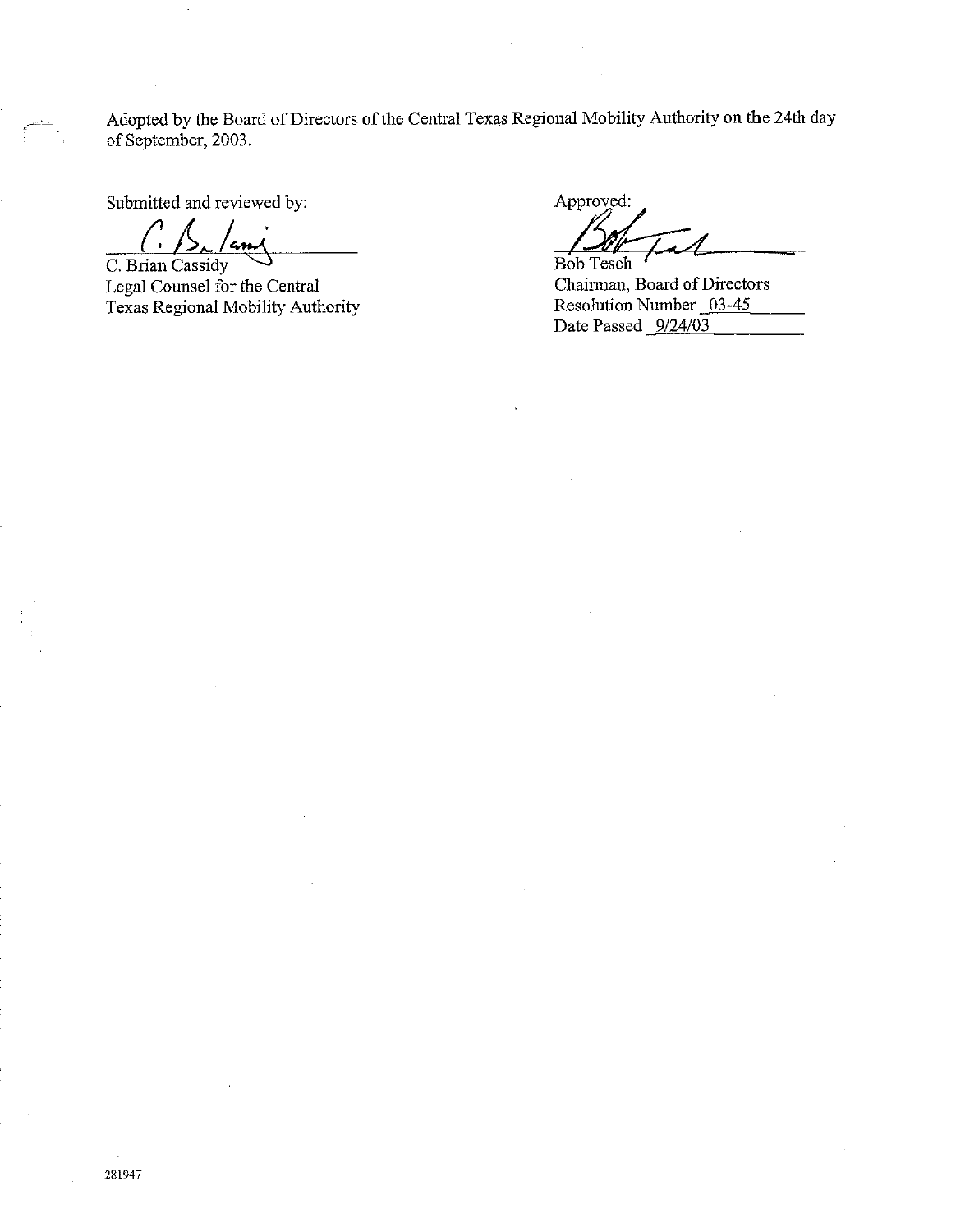## **GENERAL MEETING OF THE BOARD OF DIRECTORS OF THE** CENTRAL TEXAS REGIONAL MOBILITY AUTHORITY

#### **RESOLUTION NO. 09-79**

#### **Procurement of Investment Banking Services**

WHEREAS, the Central Texas Regional Mobility Authority ("CTRMA") was created pursuant to the request of Travis and Williamson Counties and in accordance with provisions of the Transportation Code and the petition and approval process established in 43 Tex. Admin. Code § 26.01, et seq. (the "RMA Rules"); and

WHEREAS, the Board of Directors of the CTRMA has been constituted in accordance with the Transportation Code and the RMA Rules; and

WHEREAS, the CTRMA has adopted procurement policies (the "Procurement Policies") that provide for various methods for procurement of goods and services; and

WHEREAS, investment banking services are essential to the operations of the CTRMA and the financing of authority projects; and

WHEREAS, in Resolution No. 03-45, dated September 24, 2003, the CTRMA Board of Directors approved a list of firms available to provide investment banking services to the CTRMA as requested by the CTRMA; and

WHEREAS, in Resolution No. 09-56, dated August 26, 2009, the Board of Directors authorized CTRMA staff and its financial advisors to develop and issue an RFQ in accordance with the Procurement Policies for additional firms interested in providing investment banking services to the CTRMA: and

WHEREAS, CTRMA staff and its financial advisors have received and evaluated the RFQ responses and recommend that the firms listed on Attachment "A" be added to the pool of investment banking firms qualified and available to provide investment banking services to the CTRMA: and

WHEREAS, the investment banking services market has experienced significant changes since the development of the original pool of investment banking firms and it is therefore further recommended that the firms listed on Attachment "B" be deleted from the pool of qualified and available investment banks.

NOW THEREFORE, BE IT RESOLVED, that the Board of Directors of the CTRMA hereby authorizes and approves the addition of the firms listed on Attachment "A" to the pool of investment banking firms qualified and available to provide investment banking services to the CTRMA and the Executive Director is authorized to negotiate and execute appropriate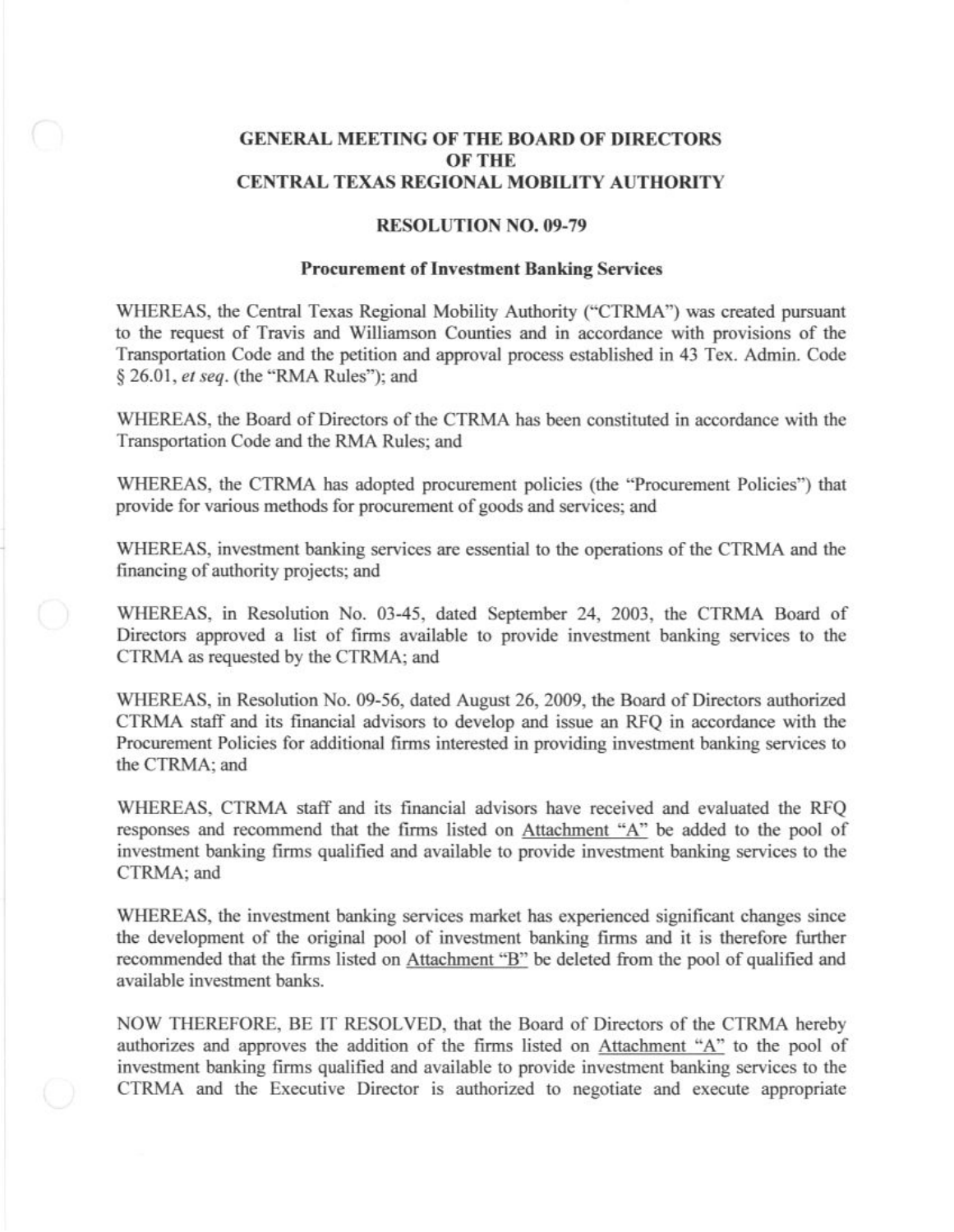agreements with the firms listed on Attachment "A" regarding each respective firm providing investment banking services to the CTRMA; and

BE IT FURTHER RESOLVED, that the investment banking firms listed on Attachment "B" be deleted from the pool of qualified and available investment banks.

Adopted by the Board of Directors of the Central Texas Regional Mobility Authority on the 18th day of November, 2009.

Submitted and reviewed by:

fom Ni

General Counsel for the Central Texas Regional Mobility Authority

Approved:

Ray/A. Wilkerson Chairman, Board of Directors Resolution Number 09-79 Date Passed 11/18/09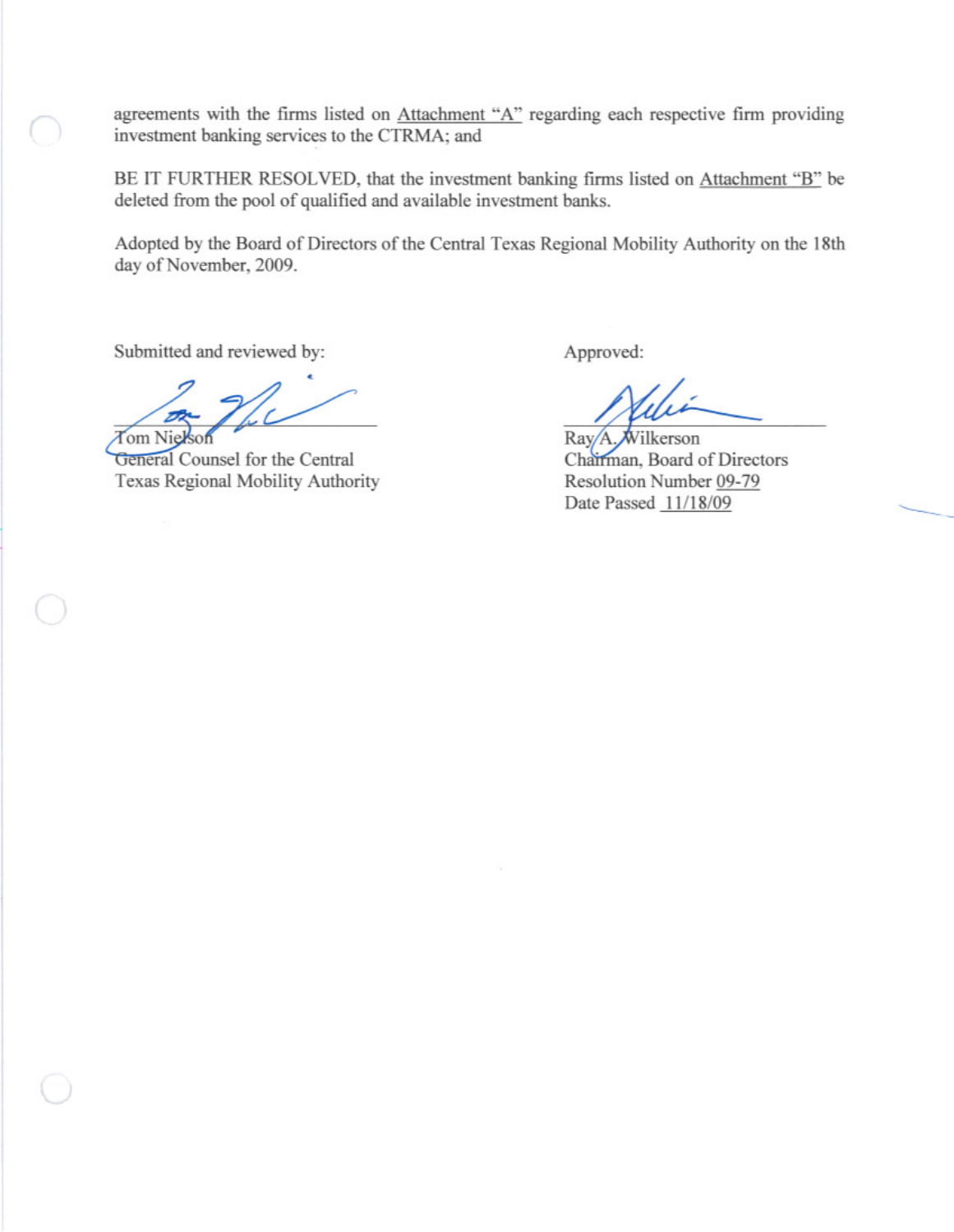## **ATTACHMENT "A"**

### **RESOLUTION NO. 09-79**

## LIST OF NEW APPROVED INVESTMENT BANKING FIRMS

1. BOSC, Inc.

2. Coastal Securities, Inc.

3. Fidelity Investments

4. Jefferies & Company, Inc.

5. Wells Fargo Securities

6. Raymond James & Associates, Inc.

7. Rice Financial Products Company

It is clarified that certain investment banking firms currently on the approved list have been succeeded as follows and will continue to be on the approved list under their successor name:

1. Lehman Brothers is now Barclays Bank

2. Merrill Lynch & Co., Inc. is now Bank America Securities